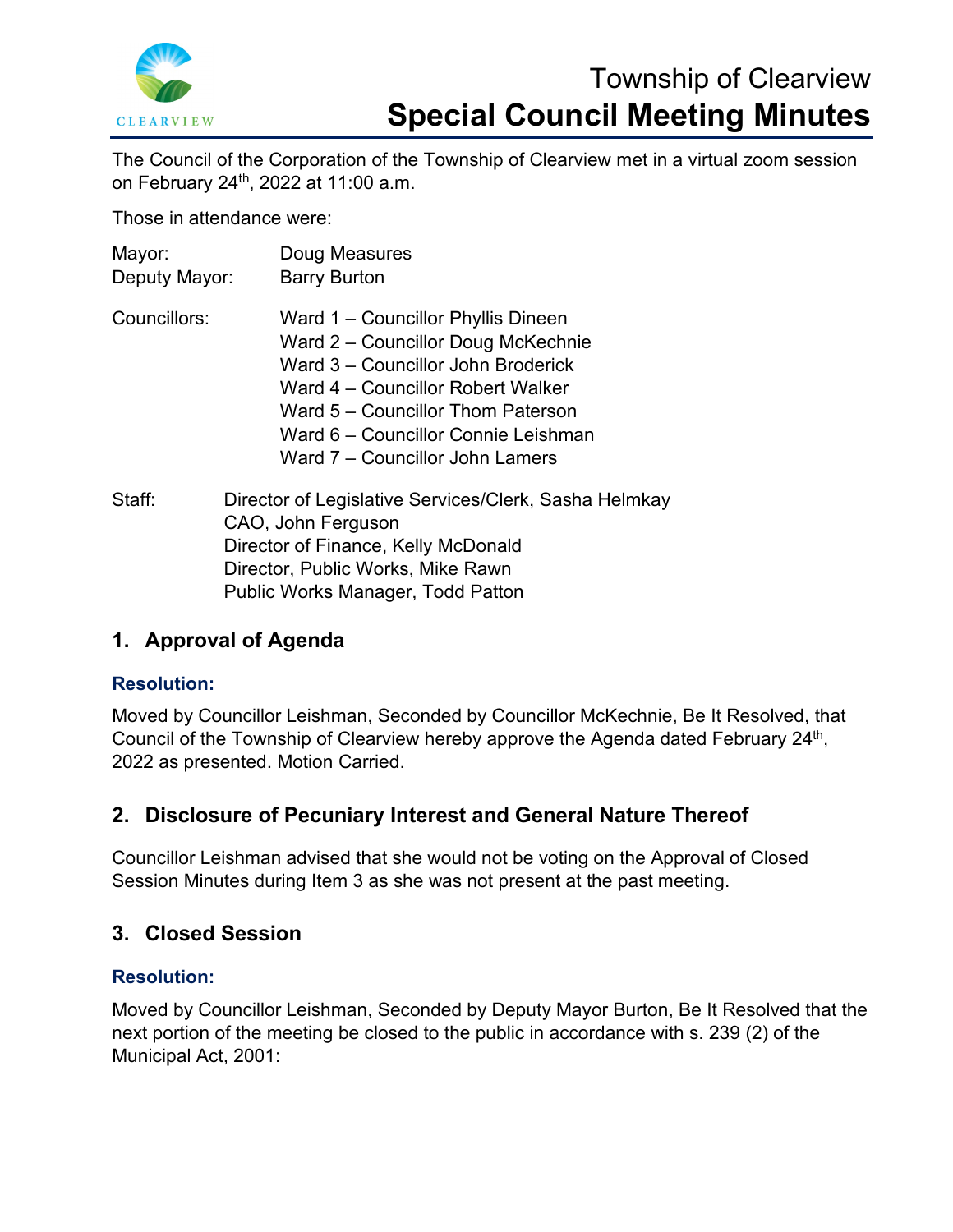(i) a trade secret or scientific, technical, commercial, financial or labour relations information, supplied in confidence to the municipality or local board, which, if disclosed, could reasonably be expected to prejudice significantly the competitive position or interfere significantly with the contractual or other negotiations of a person, group of persons, or organization (Stayner Sewage Treatment Plant Matter)

(k) a position, plan, procedure, criteria or instruction to be applied to any negotiations carried on or to be carried on by or on behalf of the municipality or local board. (Development Water Agreements). Motion Carried.

**Items for Direction** (including Procedural Matters)

- a) Approval of Closed Meeting Minutes
- b) Item(s) for Closed Session:
	- Development Water Agreements
	- Stayner Sewage Treatment Plant Matter
- c) Identification of items to arise in Open Session
- d) Resolution to reconvene into Open Session

#### **3.1 Development Water Agreements**

Mayor Measures introduced a special motion from the Closed Session Meeting:

#### **Resolution:**

Moved by Councillor Lamers, Seconded by Councillor Leishman, Be It Resolved that Council of the Township of Clearview approve contributing the non-residential portion of the DC cost (approx. \$1.8 million) to assist with financing cash flow for the Stayner Water Servicing Project infrastructure build (the "Project"); and,

Approve potential future financial commitment - \$3.0 million maximum (debt capacity implications but recoverable from DC payments) to assist the developer group to secure financing to cashflow fund the Project. Motion Carried.

## **3.2 Stayner Sewage Treatment Plant Matter**

Mayor Measures introduced a special motion from the Closed Session Meeting:

#### **Resolution:**

Moved by Deputy Mayor Burton, Seconded by Councillor Dineen, Be It Resolved that Council of the Township of Clearview approve implementing the following recommendation for the Stayner Wastewater Treatment Plant Aeration Capacity as provided by RJ Burnside and Associates:

• Diversion of Overstrength Wastewater and Rental of Blower; and,